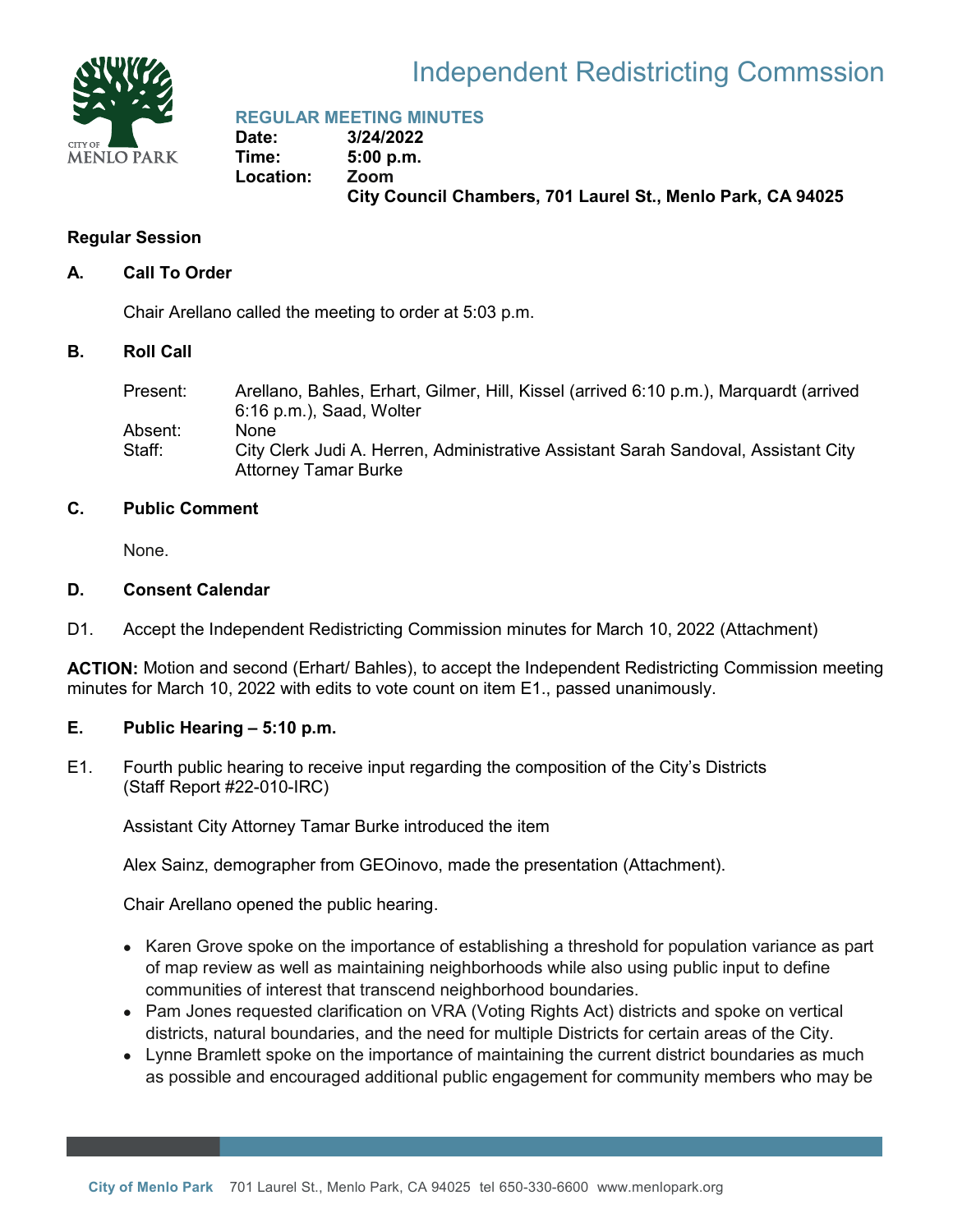Independent Redistricting Commission Regular Meeting Minutes March 24, 2022 Page 2

unaware that district boundaries will change.

Chair Arellano closed the public hearing.

**ACTION:** Motion and second (Wolter/ Erhart), to remove map 1-102 from further consideration, passed unanimously.

**ACTION:** Motion and second (Erhart/ Bahles), to remove map 1-105 from further consideration, passed unanimously.

**ACTION:** Motion and second (Gilmer/ Bahles), to remove map 1-108 from further consideration, passed unanimously.

**ACTION:** Motion and second (Erhart/ Hill), to remove map 1-109 from further consideration, passed unanimously.

**ACTION:** Motion and second (Saad/ Hill), to advance map 1-115 for further consideration, passed unanimously.

**ACTION:** Motion and second (Gilmer/ Saad), to remove map 1-117 from further consideration, passed unanimously.

**ACTION:** Motion and second (Bahles/ Gilmer), to advance map 1-120 for further consideration, passed 6-1 (Saad dissenting).

**ACTION:** Motion and second (Gilmer/ Wolter), to provide direction to GEOinovo to make adjustments to the census blocks between districts 2 and 3 on map 1-120, passed 6-1 (Saad dissenting).

**ACTION:** Motion and second (Saad/ Erhart), to remove map 1-121 from further consideration, passed 6-1 (Gilmer dissenting).

**ACTION:** Motion and second (Bahles/ Gilmer), to advance map 1-124 for further consideration, passed 5-1- 1 (Hill abstaining and Saad dissenting).

**ACTION:** Motion and second (Erhart/ Bahles), to remove map B2 from further consideration, passed unanimously.

#### **F. Reports and Announcements**

F1. Commissioner reports

None.

#### **G. Adjournment**

Chair Arellano adjourned the meeting at 8:18 p.m.

Sarah Sandoval, Administrative Assistant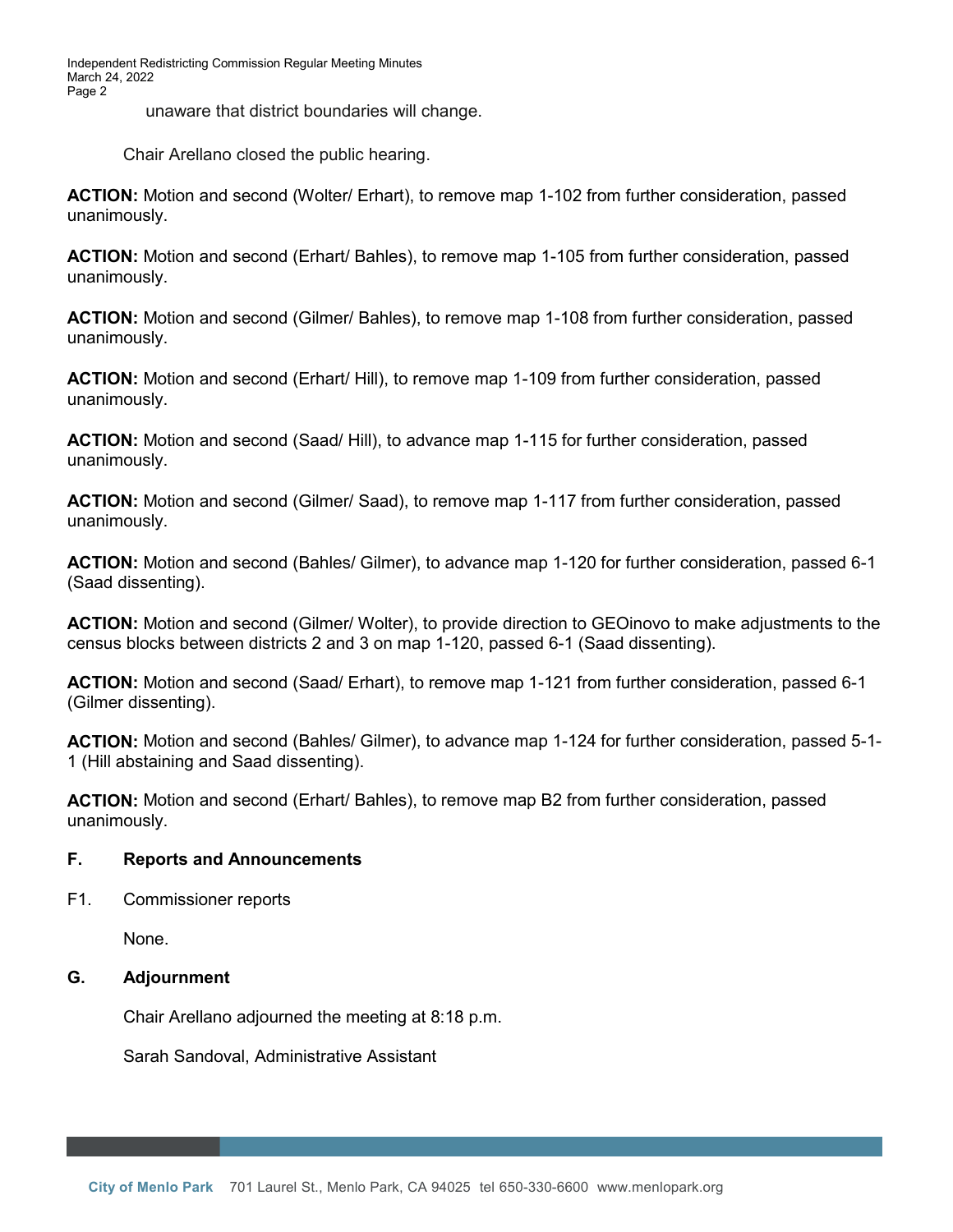



### Public Map Review: Menlo Park Independent Redistricting Commission

**Presentation**

**March 24, 2022**

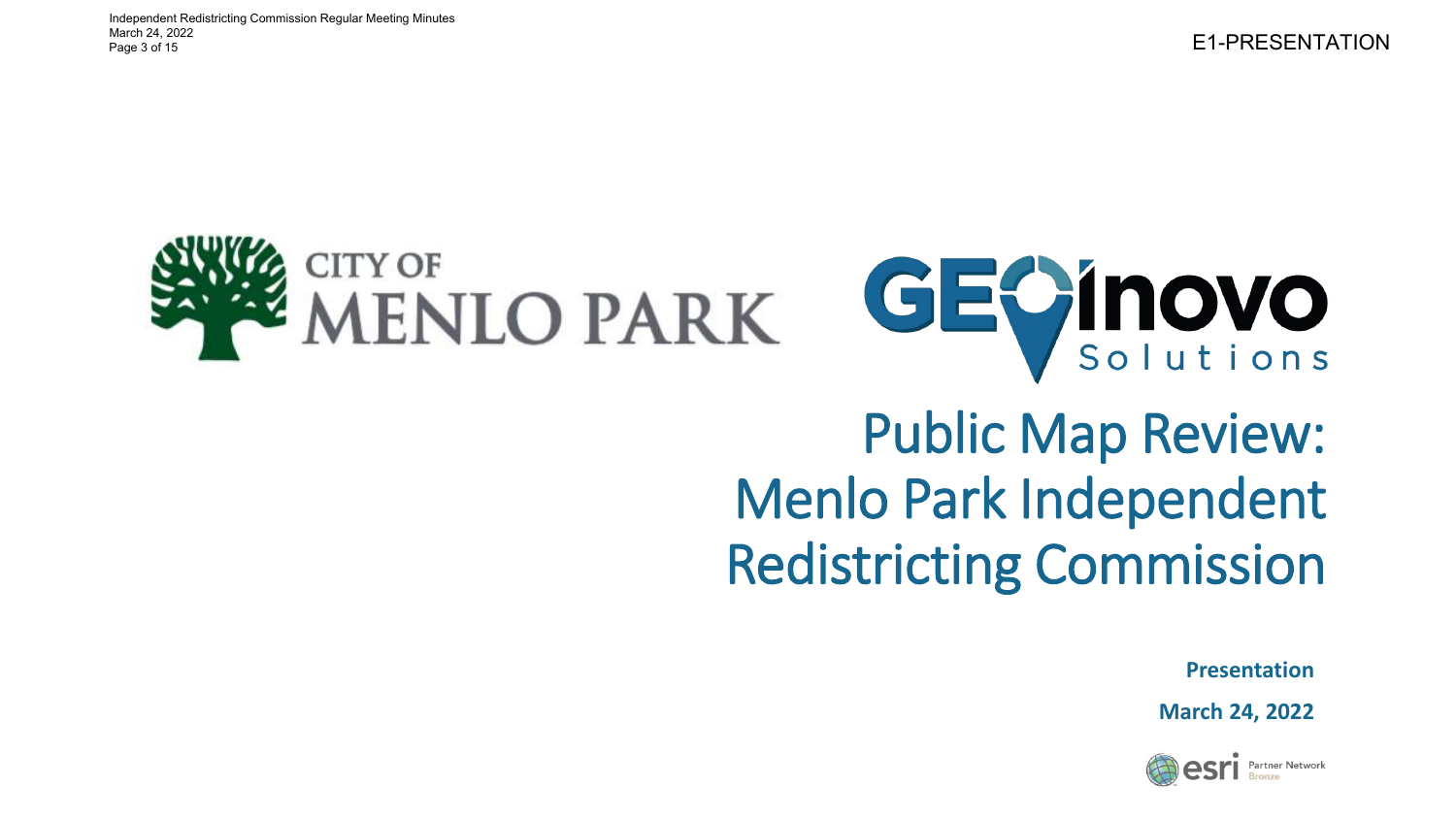# Agenda

- Redistricting considerations
- Supplemental information
- Overview of proposed district maps
- Process for analyzing draft maps
- Map categories / groups

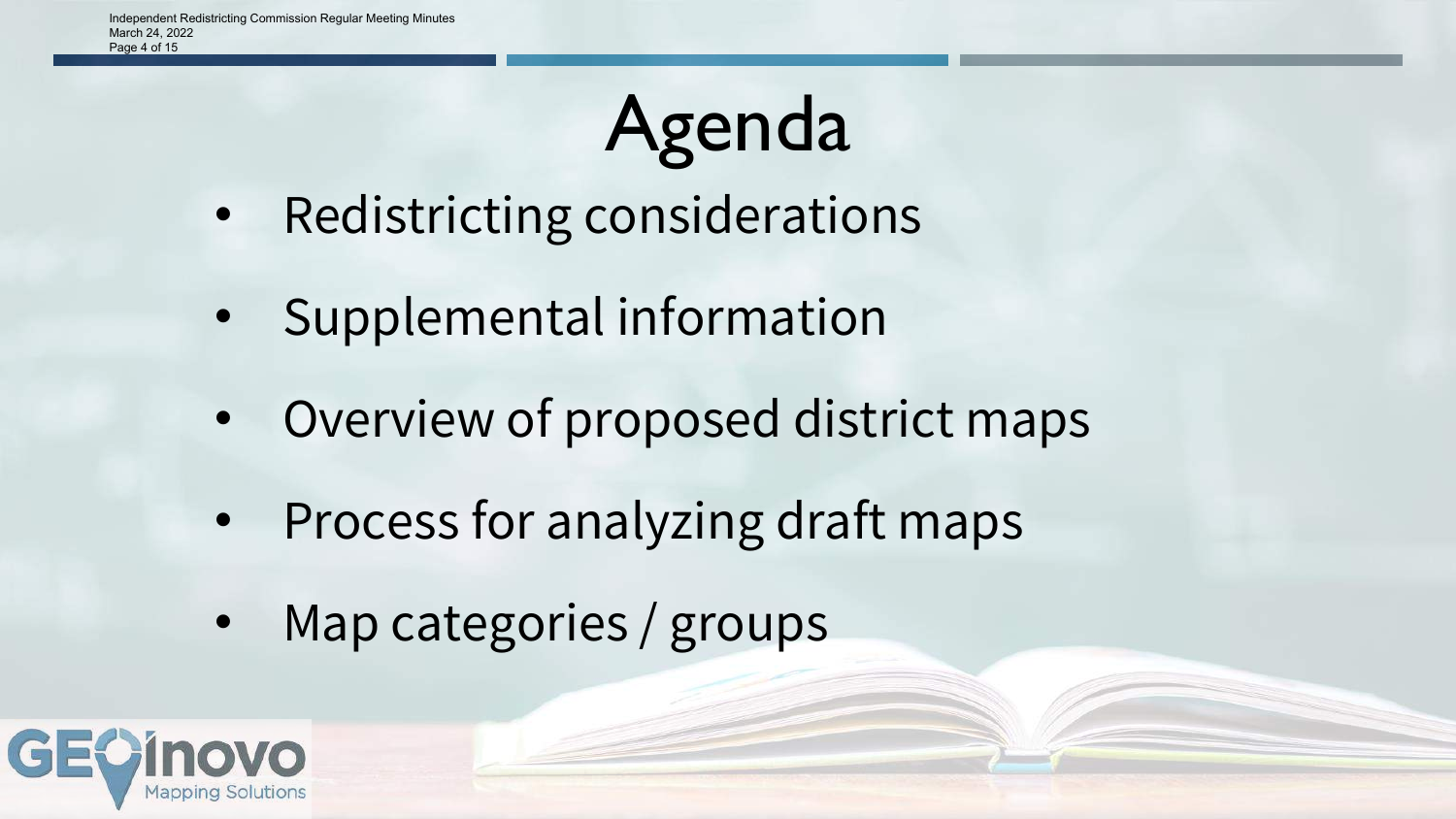Independent Redistricting Commission Regular Meeting Minutes March 24, 2022 Page 5 of 15

# Redistricting Considerations

Regiwood

- Adhere to redistricting best practices
	- Population-balance (#1 statistical criteria)
	- Geographically contiguous and compact districts
	- Public and IRC input
	- IRC Priority: Geography OR population balance?

Palo Alto

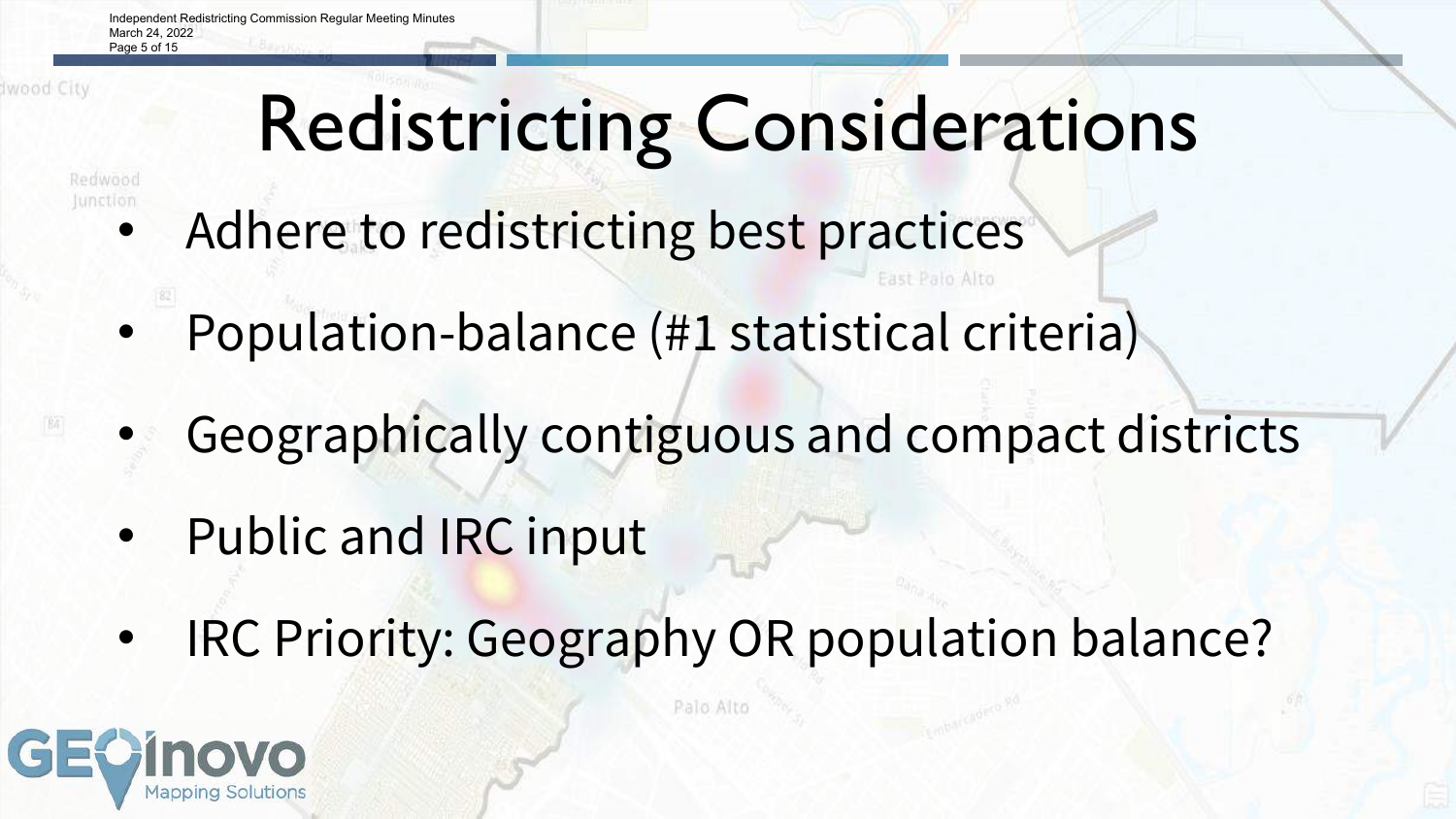# Public Engagement

- Public engagement has been exceptional during this process – greater than entities with 100x population of Menlo Park
- Deadline for public map submissions: 03/25/2022

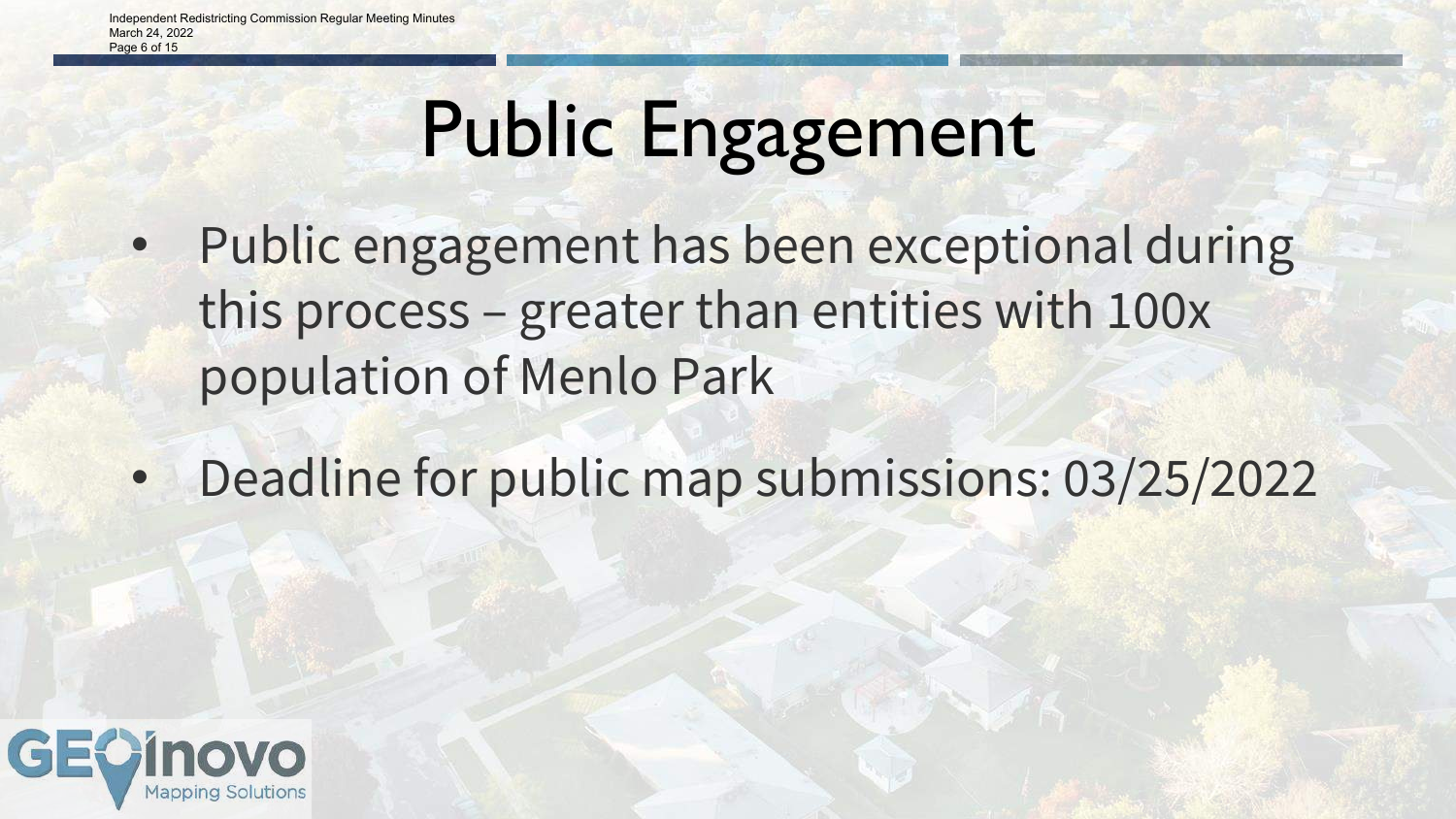### Zero-Population Census Blocks

- Menlo Park: 106/417 blocks have zero population (2020 US Census)
- Significant impact on District 1, 2, 3, and 4



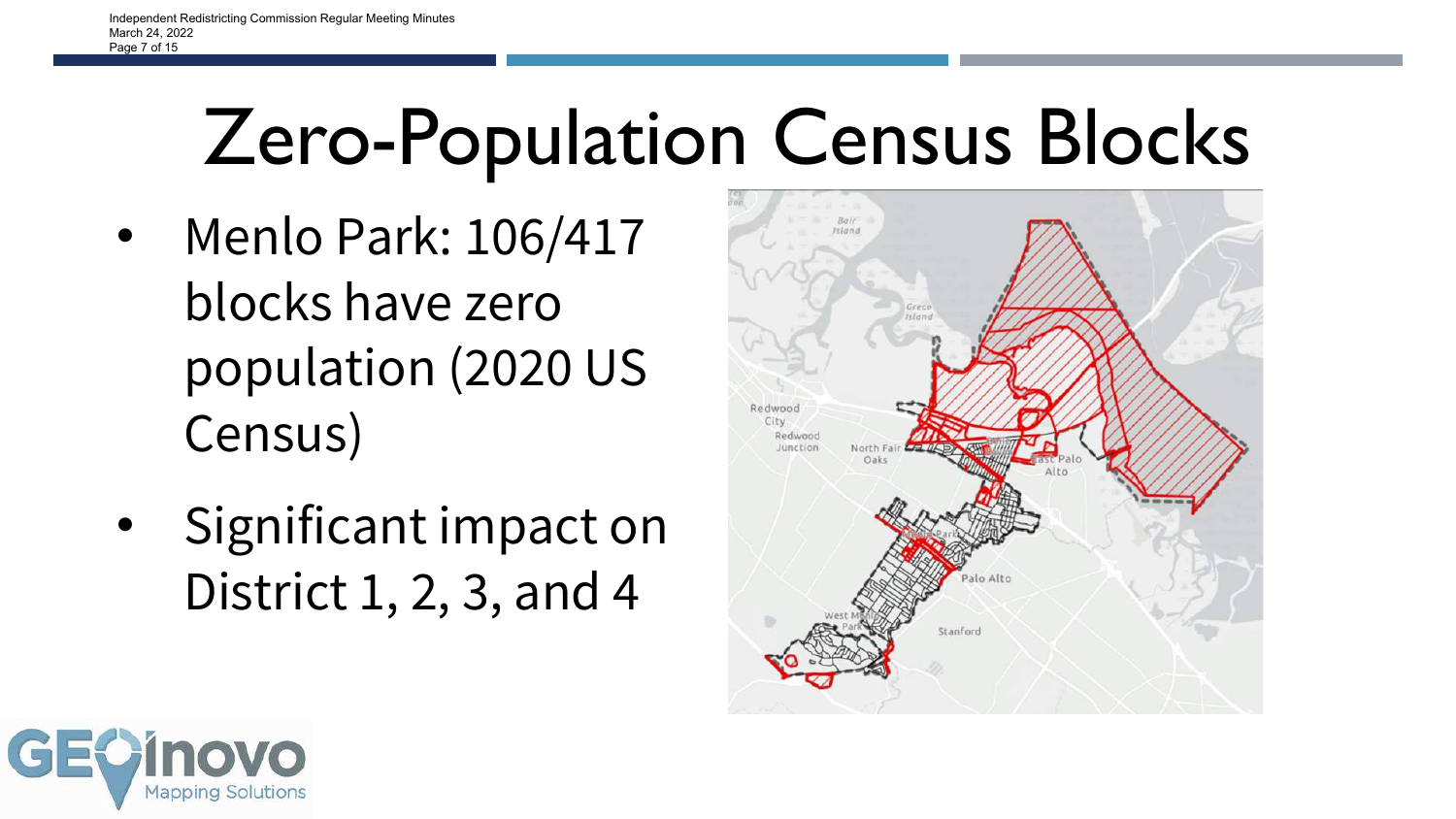### Zero-Population Census Blocks







### Downtown Menlo Park: District 3 and 4

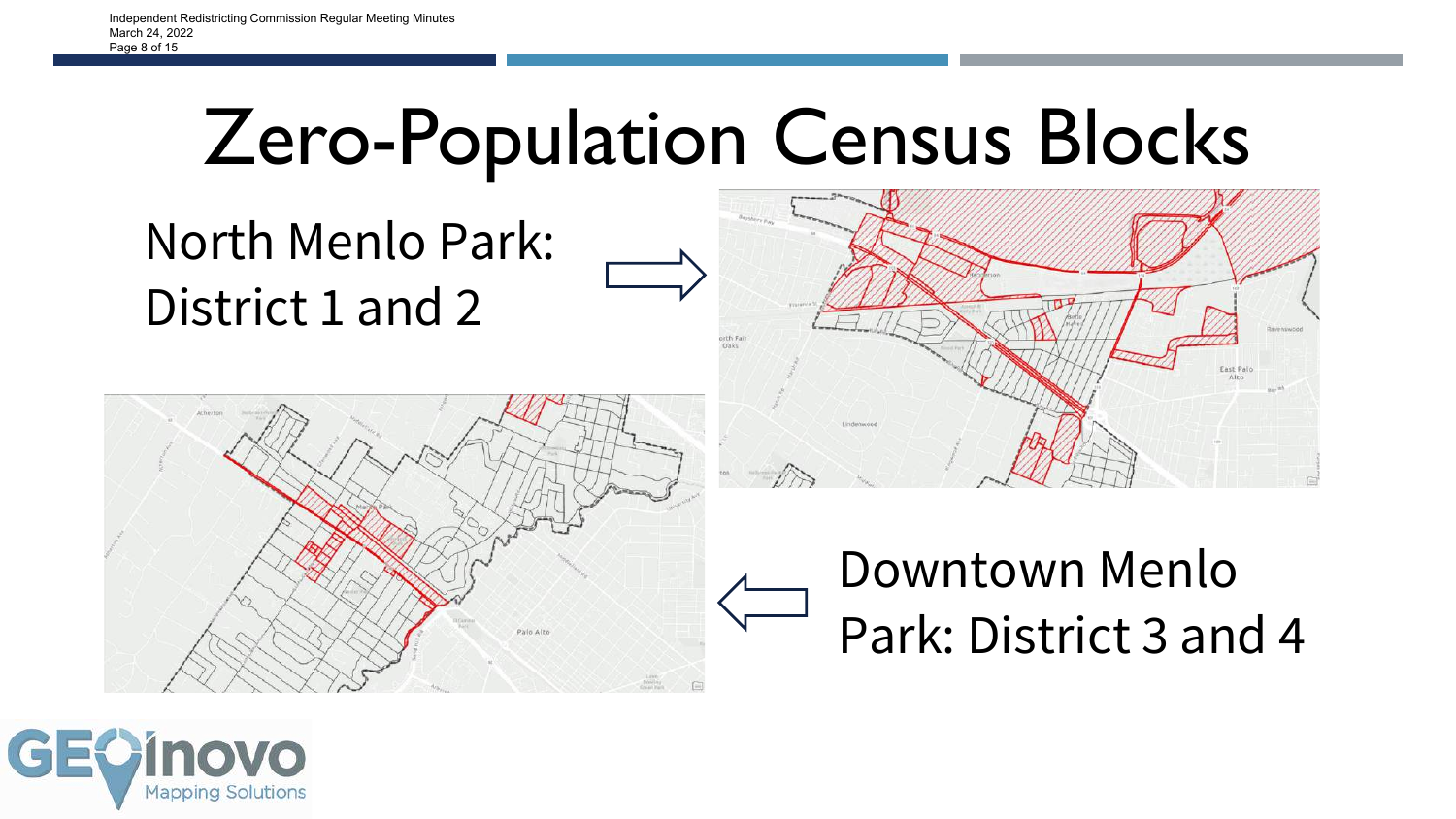# Geography or Population Balance

- IRC Decision: Geographically appealing OR populationbalanced
- Belle Haven =  $5766 = 89\%$  of proposed D1 population (6478)
- Best-case population balance ~6.6% with *preferred* geography



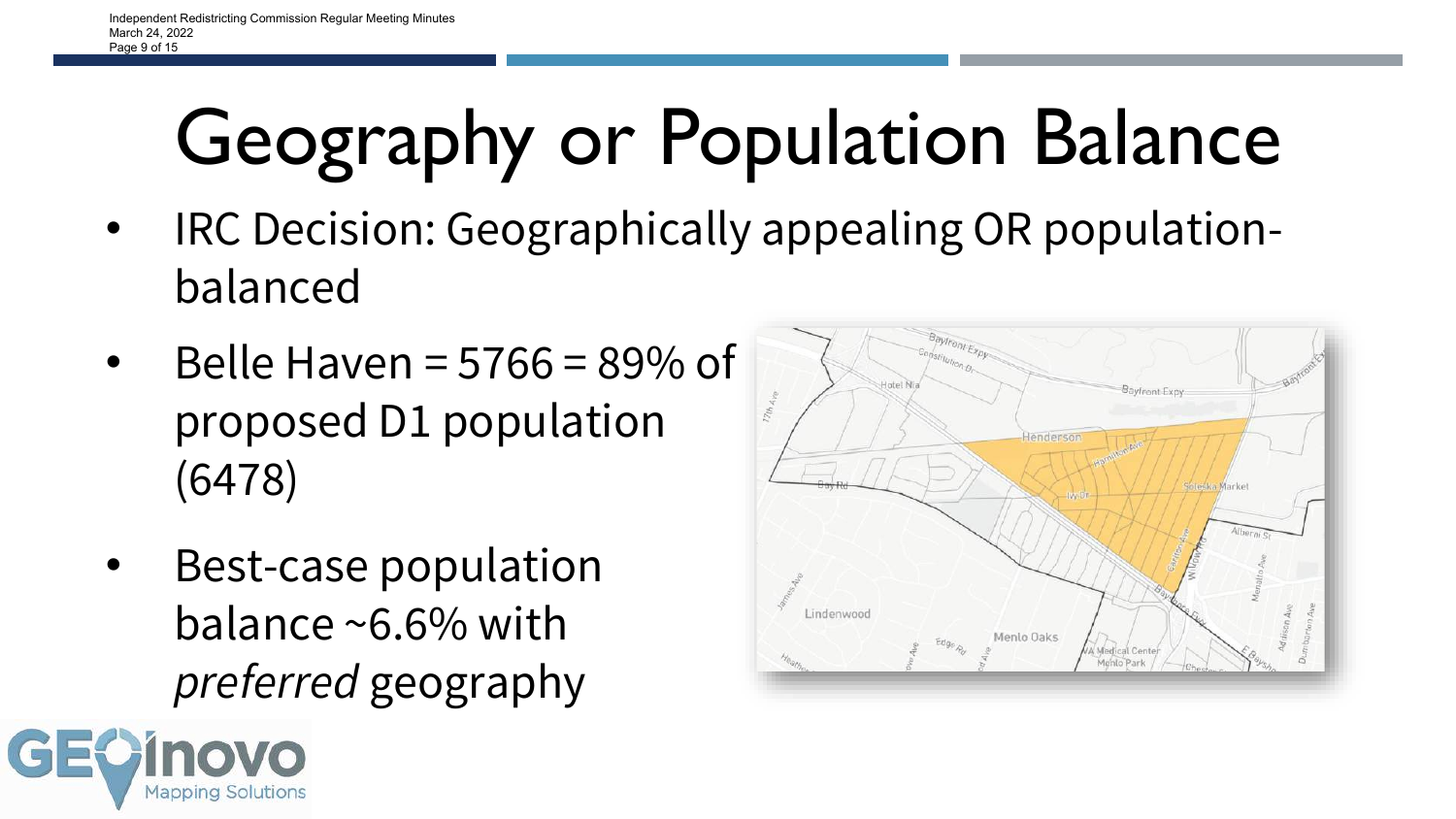# Proposed District Maps

- Public maps (03/18/2022) : 26
- Withdrawn: 8
- Did not pass analysis: 7
- Viable: 11

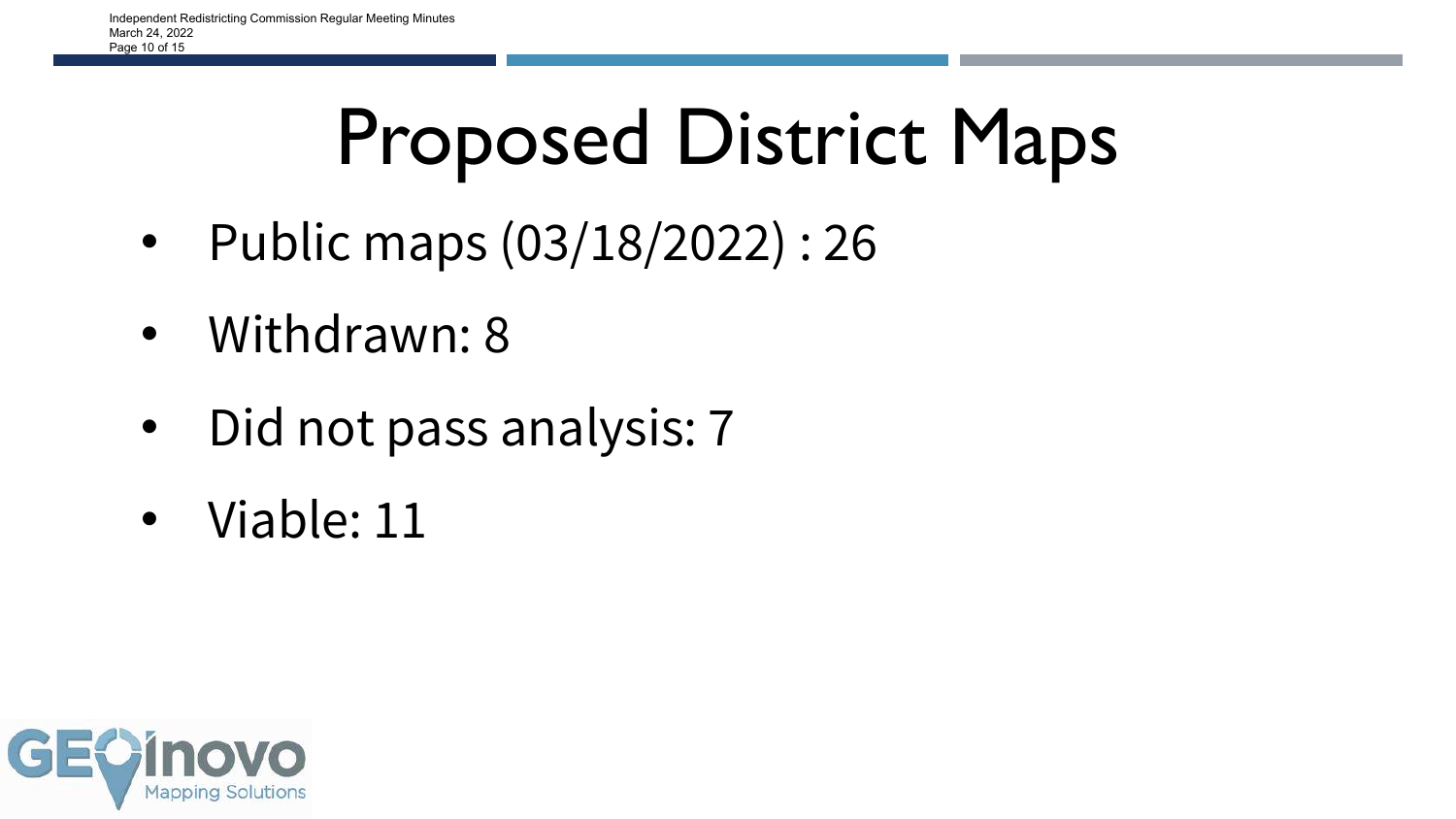## Public Map Analysis

- Import data from Districtr to GIS
- Geographically contiguous? Yes or No
- Less than 10% population variance? Yes or No
- If yes to both conditions above, generate map and demographic data reports for IRC

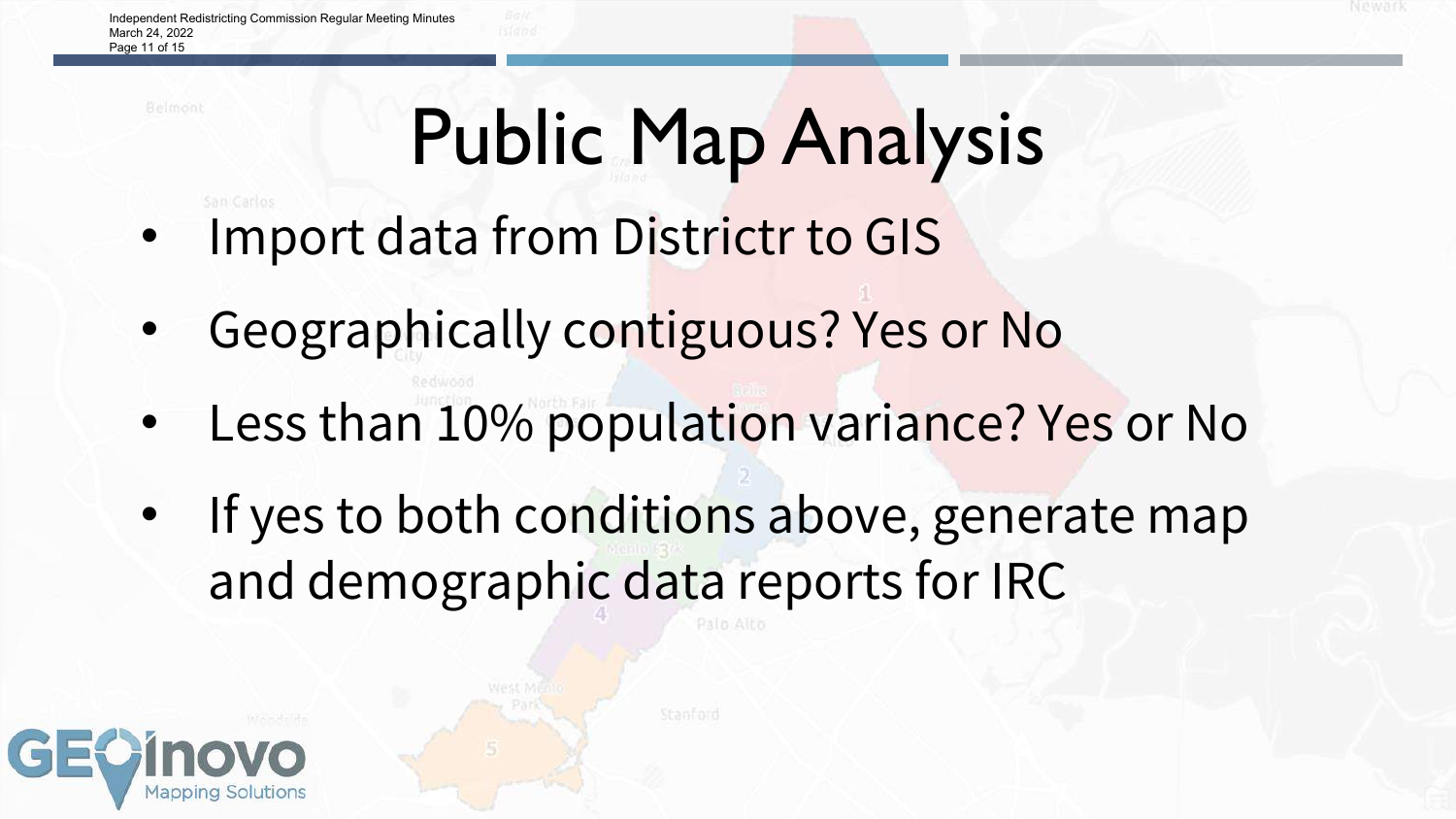Independent Redistricting Commission Regular Meeting Minutes March 24, 2022 Page 12 of 15

GE



### Public Maps: District Ceremial Census pris sus prison-adjusted data on 2020 Blocks.

- Early submissions modified due to incorrect geography and population in Districtr
- Submissions not modified after corrections to Districtr (March 7, 2022 and later) 6,857

Ideal: 6,766

6,558

7,018

UNASSIGNED POPULATION: MAX. POPULATION DEVIATION:  $\Box$  Highlight unassigned units

40 4.26%

Stanford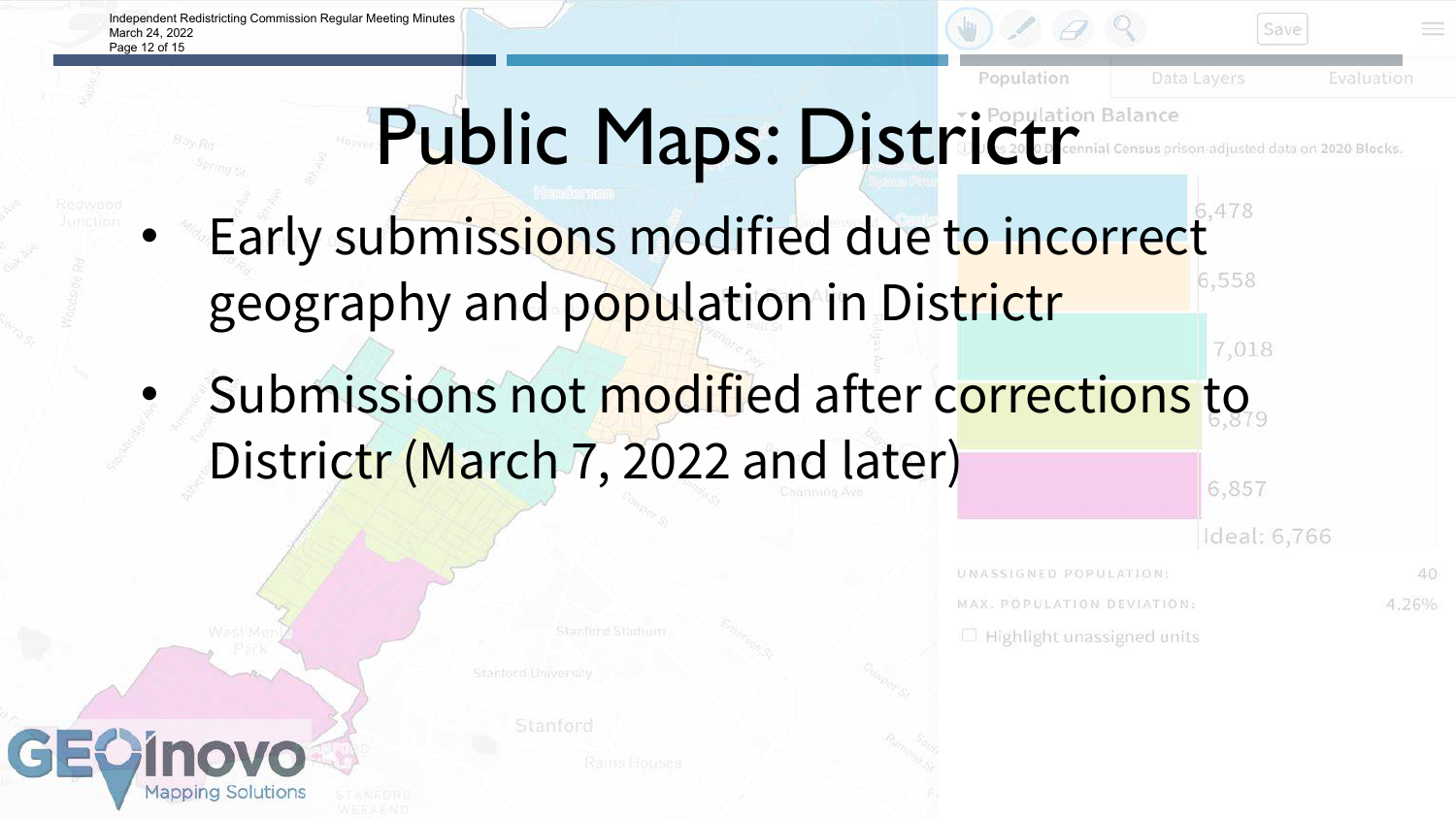### Map Categories

#### Category 1: Preserve current districts





Category 2: "Vertical" districts

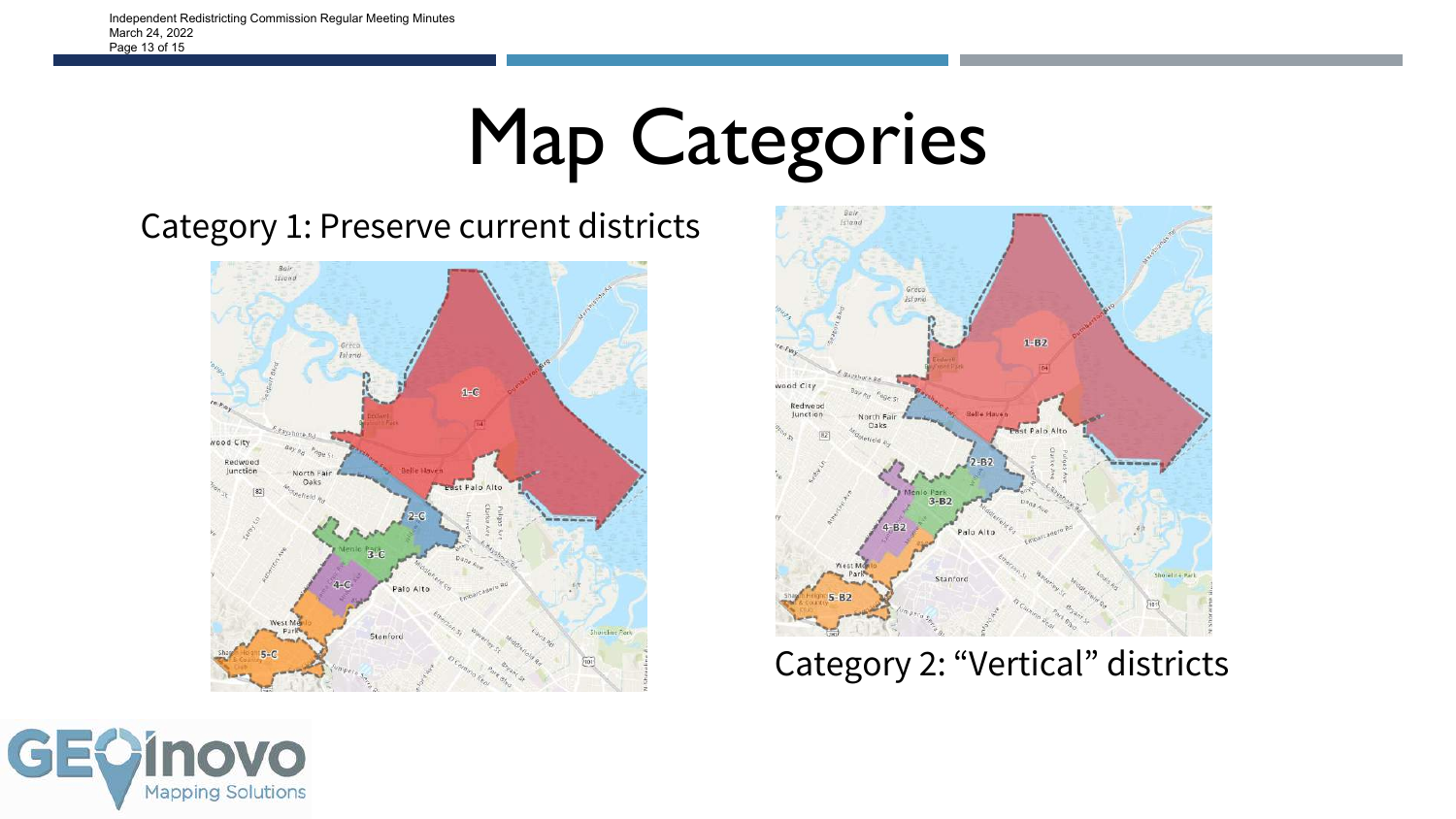Independent Redistricting Commission Regular Meeting Minutes March 24, 2022 Page 14 of 15

Iwood City

### Final Comments to IRC

Redwood Junction

- Protected-class / VRA district not possible
- Be prepared to eliminate maps only one will be approved at the end of the process

Palo Alto

• Goal: 3 maps advance to the next round